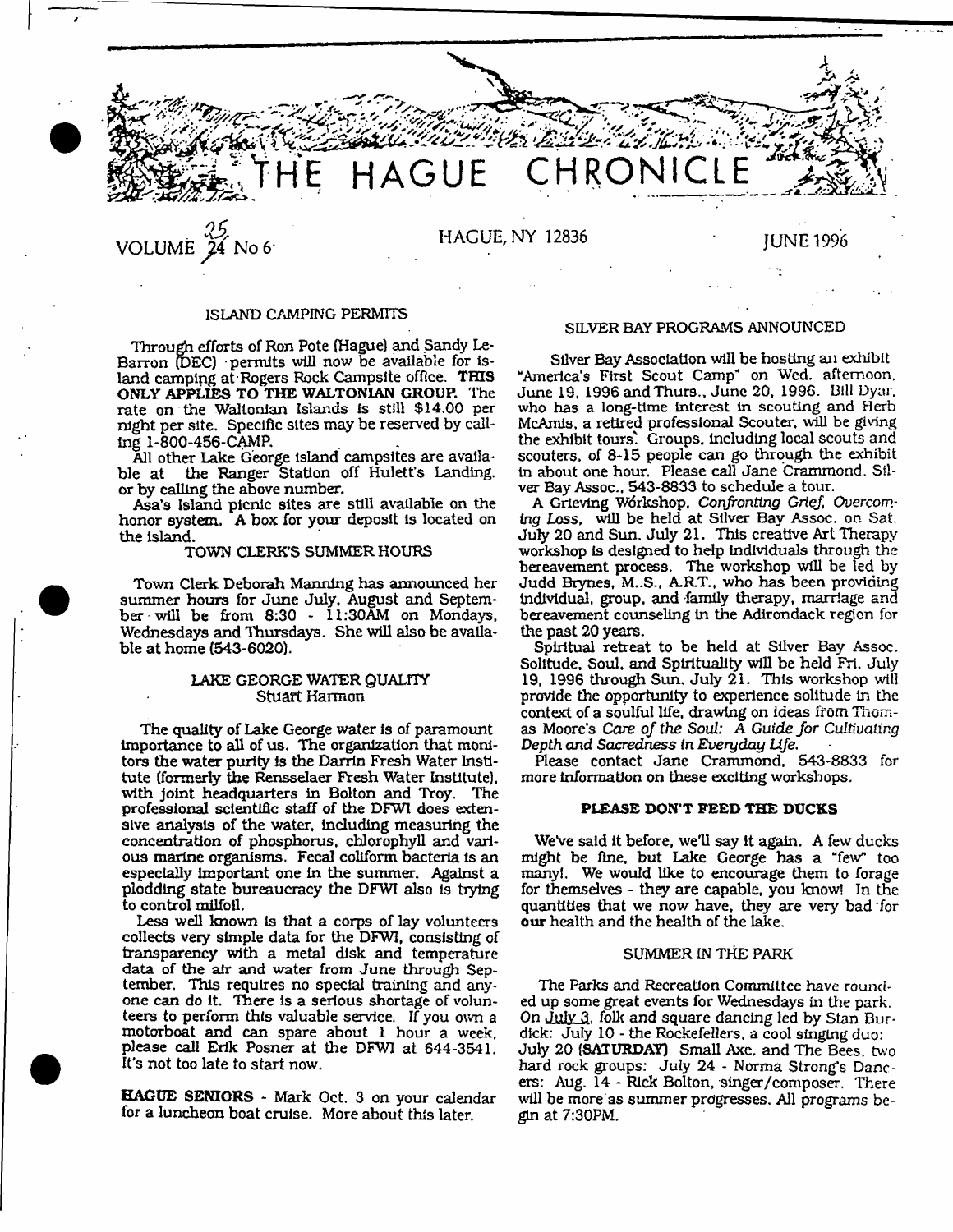#### T T T - TI TREASURE TOUR

The Carillon Garden Club Is sponsoring the second annual **TI TREASURE TOUR** . on Sat., July 6 1996 from 9AM - 5PM. This is an area-wide project of the garden dub and residents are urged to have their garage sales on that date. For a small fee your sale will be listed in the brochure and on the map which is being published. Space is also available which is being published. under the tent.

For more Information or to register your sale, call Sharon Lonergan, 543-4477. We have asked that reservations be in by June 15, but since this paper Is not out until that date, we will make an exception If you get It In Immediately. We need time to publish the brochure!

Mark this date on your calendar and come Join us for the **T T T** on July 6.

### "A SUMMER SUNDAY" A TOUR OF HOMES & PRESIDENTS PARTY

The Tlconderoga Festival Guild is putting the final touches to its Tour of Homes, which will be held on Sunday, June 23, 1996.

Five unique homes. Including two In Tlconderoga and three In Hague will be on the tour, which is scheduled to begin at 1PM with a reception at Paine Hall In Sliver Bay at 4PM. The tour will begin at The Hancock House In Tlconderoga, or. at Paine Hall in Silver Bay, whichever you prefer. Locations and directions for the homes on tour will be available at both places. This is also a good time to tour the Hancock House, if you haven't already done so.

Donation is \$20 per person with the entire amount being tax deductible.

### TICONDEROGA FESTIVAL GUILD'S SUMMER CONCERT SCHEDULE

The TFG opens its summer concert series on July 12 featuring Lake Placid Sinfonietta, followed by "Adirondack Music and Stories by Peggy Eyres, Bill Smith, and Dan Duggan on July 19. also scheduled for July 26, Aug. 2 and Aug. 9.

Note the change in concert dates. In the past, concerts were held on Tuesday evenings. This yekr the. TFG opted to change the nights to Fridays, hoping that more people will be able to come.

Concerts begin at 8PM. Adults \$8.00, Seniors, \$7.00 and Students \$6.00. Bring your own lawn chair if possible.

A special afternoon/evening Is planned under the tent on July 5 (Friday) - "A Celebration of Area Artists", from 3-9 PM. Bring a picnic supper and enjoy. If you are Interested in performing, call Nelson Shapiro 585-2223, or the Festival Guild Office 585-6716 (leave message).

#### FROM OUR HISTORIAN

The Hague Historical Room In the Community Center has a few books available for loan. Stop by and look them over.

Ed: Clifton West, our historian has spent an incredible amount of time in organizing a small museum In the Community Center. You will find many Interesting artifacts relating to the town of Hague. Do stop by and browse.

#### WOMEN HELPING WOMEN

"Caring For Your Heirlooms", an Informative program on how to care for objects In your own home, will he the subject of our next program on Mon, Jul. 8, 1996 at 7PM at the Hague Community Center. Lori Fisher, Curator of Collections at the Chapmen Museum, will be our speaker. Ms. Fisher will give basic Information on how to care for such Items as furniture, textiles, porcelain and photographs. 'Advice will be given to help enhance the preservation of cherished heirlooms through simple preventative measures. Examples will be shown on how the museum stores Its own objects, and Information on where to purchase preservation supplies will also be provided.

We look forward to welcoming women from Ticonderoga, Putnam, Crown Point, Bolton Landing, lake George and Glens Falls.

Women Helping Women is a group of women who meet the second Monday of each month with guest speakers covering topics concerned with women's well being - physical, emotional, social and intellectual

### HAGUE HISTORICAL SOCIETY

The Hague Historical Society will not meet In the month of June but Is sponsoring a public presenta: tion on Thurs., July 25 at the Hague Community Center. Mr. Dick Kowefl will present a Select Audio-Visual Presentation "They Rolled, Floated, and Flew in the Adirondacks." The compelling story of transportation in the Adirondack Mountains from the late 1800's through the 1930's and the men whose vision made this fascinating network of stage coach, boat and rail possible Is made visible. Rare visuals of early passenger boats, the many Adirondack railroads, along with those magnificent bush pilots and their flying machines. Even the early logging and ice cutting Industries are depicted. The public Is not only invited, but urged to attend. A donation of three dollars Is suggested to defray the expense.

The May meeting was given by President Robert Cole on material gathered at a recent Elder Hostel at the Southslde Seaport Museum In Manhattan, NYC. The growth of the East River Seaport from a few docks and fewer boatyards Into the present Financial center, the largest In the world, was detailed. Both Front Street and South Street were made on filled land in the mid 1700's through the mid 1800's. Examples of the old architecture going from brick through granite lintels to cast Iron were shown on the screen. A walk over the Brooklyn Bridge and its exciting story followed by Harbor views of the tip of Manhattan, EUls Island and the Statue of Liberty led the tale through the years to the present where most of the worlds financial decisions are made. . . RMC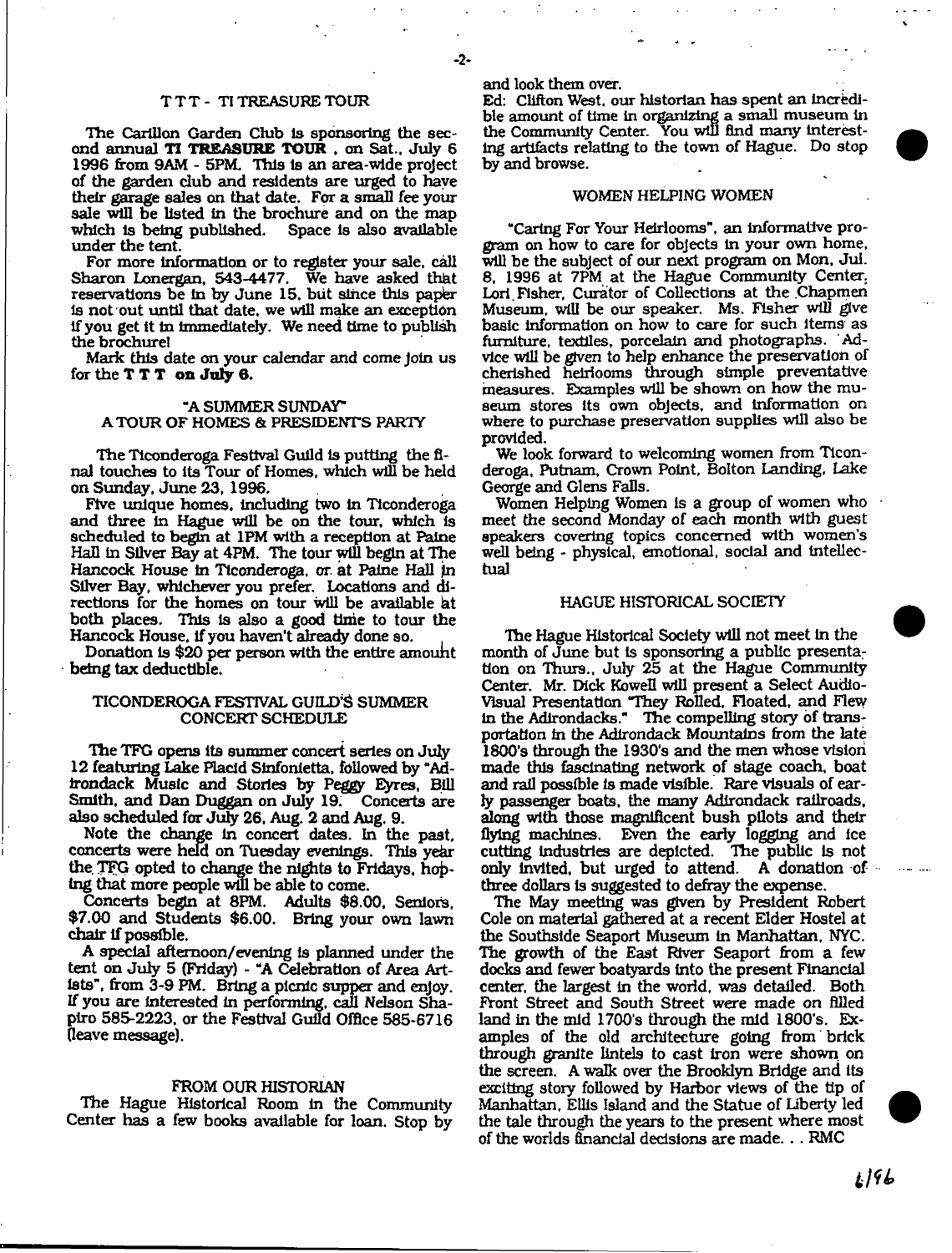### PLANNING BOARD - 6/6/96

Lengthy discussions prevailed at the June meeting of the Planning Board although only three Items were Included in the agenda.

1) Irene Rypkema's gifts and devises piece of property (63-1-9) of 9N to her son to provide him with lake access. These are non-conforming lots and with the change (2 lots from 3) they are no less conforming. The small piece of property would be added to 63.1-13, now owned by Neal Rypkema and would so sate in the deed. The board membes agreed and Chairman Swanson asked Bill Boethe, Zoning Administrator to contact the Warren County Planning Board.

*2)* Ward Marina (21-1-21) has asked for a 2-lot sub-division on conforming property. Lot #1 would Include both storage and house, Lot #2 (along West Hague Rd would be available as a future building site. A site review lsplanned with a possible public hearing at the July meeting.

3) Priore  $(21-1-13.1)$  Campsite on Rt. 8, a 2-lot sub-division. A change in the previous sub-division has been requested to make it easier to sell the property if the Prlores find a buyer. A site review is planned. Lot #1 would cover the ouse and barn and Lot #2 would include three trailers and the right of way to the back property.

The board went into executive session to discuss the possible appointment of residents to fill the two vacant seats on the board. Their names will be presented at the town board meeting on June 11 and If accepted, they will start their tenure with the July meeting.

#### TOWN BOARD - JUNE 11. 1996

The regular monthly Town Board Meeting was held at 6:30PM on 6/11/96 in the Community Center, with all members present.

Supervisor Belden reported that in order to change the zoning for property owned by Frank & Rosemary Carney, the Town Board would have to send a letter of recommendation to the A PA. All members voted in favor of sending a letter in support of the Carneys' request

A split rail fence has been Installed on the Community Center property. At the May meeting the Board approved the purchase of 16 lights at a cost of \$800. These will now be Installed on the fence.

David Swanson, Chairman of the Hague Planning Board, stated that by a strong and unanimous vote, the Board recommended the appointment of Jules Halm and Nancy Harrigan to fill the expired term of Henry Karmazin, and the unexpired term of Robert Patchett, who resigned after being elected councilperson. Mr. Meola moved that the Board accept the recommendation of the Planning Board. There was no second. Mr. Fitzgerald moved and Mr. Patchett seconded that Mark MartuccI and Peter Foster be appointed to the Hanning Board. Mr. Megow, Mr. Meola and Mr. Belden voted against this proposal. These two positions on the Planning Board that have been vacant since Jan. are still vacant.

 $\Delta\tau_{\rm eff}$ 

The Town Board received three sealed bids for E. Monroe's property on Summit Drive. The high biddef was John Coon at \$12,458. The Board moved to accept this bid if the purchaser could meet all of the stipulations in the public notice. The high bid on the former Town Hall of \$13,648 was not accepted.

TXlhe public hearing on the proposed sewer district on May 23 was well attended. Clough, Harbour & Associates explained the sewer project and answered questions. It is worth repeating that ONLY THOSE HOMES LOCATED IN THE SEWER DISTRICT WILL BE CHARGED FOR THE U\$E OF THE SEWER The estimated cost to the average home Is \$408 per year.

The recent free landfill days resulted in some abuses and long lines. The Board will study altemaive methods in future years. New playground equipment has been added to our Town Park. Life guards and park attendants will be on duty full time beginning June 22, 1996... ac

#### MOSES LUDINGTON HOSPITAL UPDATE

*lp.* a meeting held on June 10 in the Saratoga Library, HUD agreed to give the Institution up to a slxmonth extension on a June 14 foreclosure deadline<br>on the mortgage. HUD holds the mortgage for on the mortgage. HUD holds the mortgage for which the hospital has not been able to make payments for the past two years.

The hospital and nursing home boards have voted to merge into a new corporation with a single corporate board.

Assemblywoman little, representatives from HUD, DOH, Congressman Solomon and other officials, attended the meeting. Dr. William Brennan, Ticonderoga, mediator and spokesman for the town boards also attended.

Among the things that must be worked out is the business of merging the hospital and nursing home in a financially feasible way. "The DOH will be working with the boards to determine the route to good health-care and financial solvency." Brennan said.

The only agreement so far is that the facilities will lmerge and create one corporation with one board of directors. Details of services to be offered will be worked out during the ensuing months.

# YOUNG BOATERS COURSE TO BE HELD

The calendar tells us that it's time for boating and summer fun. Do you know someone between the ages of 10 and 18 who would like to operate a boat in New York State this year and has never taken a bqating safety course?

Beginning July 8th at the Hague Community Centr, the NYS Young Boaters course will be offered. Classes will be from 10AM to approximately noon from Mon. through Thurs. If you are unable to attend In July, the course will offered again from Aug 5th through the 8th.

To register call 543-6161. Remember the course and all materials are free. . . . cwb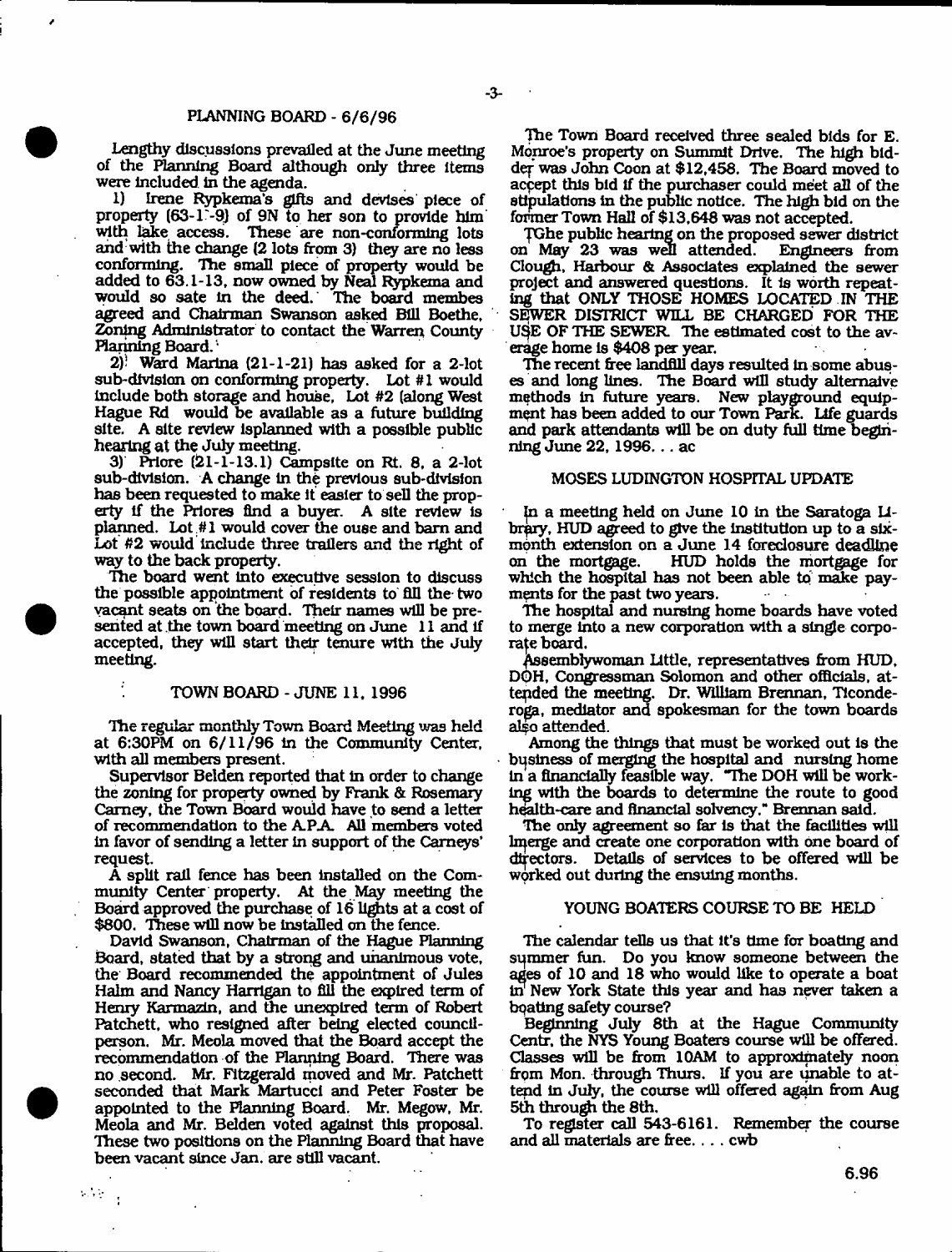#### HVFD RUMMAGE SALE

Thanks to the hard work of Angela, Robert and Pat Swinton, Ethel Andrus. Smith, the rummage sale is now fully operational at Mrs. Swinton's home on the New Hague Road. We have a good supply of clothing from baby size to adult (all Inexpensive!) Kitchen appliances, dishes and assorted treasures are available. The shop is open from 10AM to 2PM on Mon, Wed, and Fri. until Aug. 29. DONATIONS WILL NOT BE ACCEPTED after June 30 and no donations are to be left unless an attendant Is on duty. Further Information may be obtained by calling 565-3671. .. ewa

#### HAGUE VOLUNTEER FIRE DEPARTMENT

The Ftre Dept, responded to 3 flre calls in May. A total of 92 manhours resulted. One drill has been held, and two more are scheduled for June; all members are urged to be present.

Our ambulance crews were busy; ambulance 740 made 6 runs, covering 928 miles; Ambulance 741 did I run, and covered 327 miles; a total of 60 manhours.

SAFETY TIP: Be aware of blinking lights - particularly behind you on the highway; our volunteers drop whatever they are doing to respond to calls, and they need to reach fire truck or ambulance as quickly as possible; let them have the right of way. . . .ewa

#### FATHERS DAY BREAKFASTS AND STEAK ROAST

Once again the Fire Dept, will be serving breakfast early on Sat. and Sun mornings, June 15 & 16 - On Sat, morning serving will be begin at 4AM until 7AM. On Sun., serving will be from 4AM to 11AM. These breakfasts will be served buffet style and will be priced at \$5.

On Sat. night, beginning at 5PM, the Fire Dept, will host Its annual Steak Roast at the Town Park. Steak, baked potato, baked beans and salad will be on the menu. The cost is \$11 for adults and \$6 for children. Also available will be clams and beverages. There will be hot dogs for youngsters. Bingo, music and prizes will add to the fun. Come and enjoy the delicious food while supporting the HVFD.

### INTERNATIONAL OPPORTUNFIY

The summer staff of the Silver Bay Assoc, will Include up to 15 students from ten foreign countries - England, The Gambia, Spain, Japan, Kenya, Mexico, Russia, Senegal and Turkey. They will be arriving soon and working for ten weeks, June 16- Aug 24.

There is an opportunity to "host" one of the international visitors on an informal basis several times during the summer to provide them with exposure to, an American family home experience while you get to know a little more about foreign country and its young people.

The word "host" is not entirely accurate In that you will not be their host for the summer (SBA will)

but; you will "host them informally in your home for supper, an afternoon, an outing, etc. All activities will be coordinated between host and International visitor through SBA It Is not anticipated that an extensive time commitment will be involved.

If you are Interested and would like more Information about the SBA \*host" program, please contact Andrea McDonald at Silver Bay Assoc.. 543-8833, promptly.

THE HAGUE FISH AND GAME CLUB Is planning an auction for Sat. Aug 17 at the clubhouse if you have anything to donate far auction, please call 585-6418. More about this next Issue.

THE LAKE GEORGE PARK COMMISSION will conduot a regular meeting on Tues. June 25 at The Hague Community Center.

A BLOODMOBILE will be held at Silver Bay Assoc. on Aug. 15 from 12-4:30. For further Information call 543-8833 and ask for nurse.

#### ARTS TREK XIV

A special FREE children's series will be held under the tent In TI beginning July 17 at 10:30AM featuring Gould and Stearns - Clowning and Mime, followed on July 24 by Pendragon Theater's Prop Trunk Players. This is the fourteenth year for this series which Is sponsored by The Tlconderoga Festival Guild.

#### REPORT CARD PRIDE

Students at TI Middle School recently completed the Report Card Pride program offered during the third quarter marking period. In order to earn a spot on the list, each student received no grade lower than a C, had no discipline problems and had no absences without a parental excuse. AH in all, 144 students earned a spot on the list. That is nearly 60% of the entire student bodyt Pretty Impressive! The following students from Hague earned a spot on the list: Grade 6 - Nicole Belden, John Costello, Jerald Frasier, Ureas Frasier, Peter Mack, Joee Plass, Alison Rulkowskl, Ted Santanlello, Grade 7 - Calvin Belden, Christopher Belden, William Bothe, Katie Breltenbach, Anne Johnson, Ryan Lawrence, Grade 8 - Gr^g Fitzgerald, Christine Frasier, Peter Hutchinson, Andrew Mack, Kathryn Rutkowski, Eve Trombley.

#### TUESDAY LAKE TALKS

The Lake George Association begins Its Tuesday Lake Talks on July 9 with speaker Bob Kovachick. meteorologist and WNYT-TV forecaster speaking on the forecasting of weather. On July 16 Michael Brandt, amateur astronomer, will speak on ...searching faint light for illumination of ourselves and our destiny and on Jury 23 the subject is Colonel Robert Rogers of Roger's Rangers, by Dr. W. Robert Holmes, retired professor.

All programs are held at the LGA Center located on Route 9N south (the Luzerne Rd) just west of Northway Exit 21 at 7:30PM. The public Is welcome. For more Info, call LGA, 668-3558. 6/96

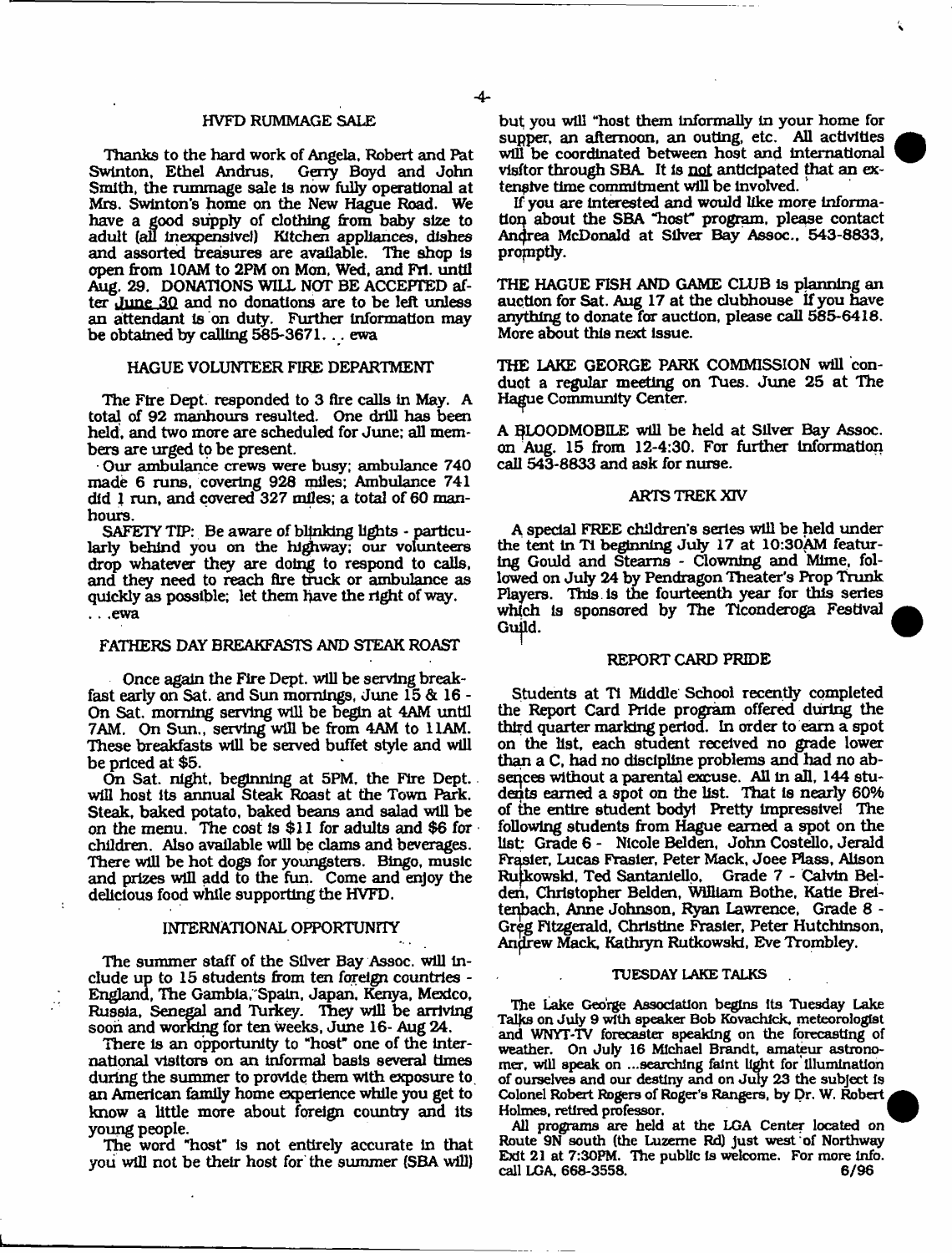### NEW ROTARY CLUB CHARTERED

An unusual event, one of historic proportions, took place on Tues, Jun 11, when over 100 people attended a new Rotary Charter Night banquet at the Silver Bay Conference Center.

Thirty-two men and women have formed the Rotary Club of Northern Lake George, which became official when the charter was presented by representatives of Rotary International at the event.

Featured speaker was Ron Cowan, past District Governor. District 7850, Hanover, NH. Sponsors of the new club are the Glens Fails and Lake George Rotary Clubs. Many other neighboring Rotary club officers will be In attendance.

Last fall Dr. Robert Cole, Jerry Crammond and Stan Burdick discussed the possibility of organizing a Rotary Club to encompass the areas of Ticonderoga, Crown Point, Hague. Silver Bay. Bolton Landing and Putnam. The rest is history. Little by little, the three added five more, then ten, meeting each Tues. morning as a provisional Rotary Club until the climactic moment arrived with the official charter presentation.

More men and women in various business and professional positions are sought to further enhance the membership. The club meets each Tues. at 7:30AM for breakfast withguest speakers at Ody's Restaurant, Rt. 9N. Silver Bay.

#### KIDS CARTOON WINNERS

The future Wait Disneys, Chuck Joneses and Wal- . ter Lantzes may be on the way to cartoon art prominence as a result of the Kids Cartoon Contest held in Connection with the recent Political/Comic Cartoon Show in Hague, NY.

Winners of the first cartoon contest were an nounced by Stan Burdick, the show's coordinator. Subjects ranged from very grotesque characters to very funny images, Burdick said. More than two dozen cartoons were submitted. Judging was done by Sid Couchey, creator of "Richie Rich" for Marvel Comics, and Corben Gels, graphic art and cartoonist for TV's "Mr. Rogers' Neighborhood", both of whom were present at the show.

Winners are as follows:

10 and 11 yr. old winners were Tahnee Holman of Moriah Central School, first prize; Robby Orr, Moriah, second prize; Alex Scrodin, Moriah, third prize.

In the 12-14 age category winners were: Brayton Pendall. first prize, from Crown Point School; Ben Maynard from Schroon Lake Central School, second prize; and Torn Reale of Tlconderoga Middle School, third prize.

For the 15-17 group, winners were: Luke Boggia. North Warren High School, first prize: Marni May, Tlconderoga High School, second prize.

Another contest will be held iri May 1997 when the Comic Cartoon Show Is scheduled to repeat under the sponsorship of the Hague Chamber of Commerce, Burdick said. Entries may be sent to the Chamber at that time next year.

#### NATURE NEWS Laura Meade

On Sep 1, 1974 New York State enacted the Protected Native Plants Law which makes It a violation to knowingly pick, pluck, sever, remove or carry away certain endangered, threatened, exploitably vulnerable or rare native plants. A fine of \$25 may be Imposed by the DEC for each plant that is affected by conditions of this law. If you suspect someone is breaking this law, contact Douglas Schmid (518-547-7370.

In the town of Hague where many wildflowers abound, my research documents the following that are on the Protected Native Plants List, as follows:

a) Endangered: none

- 5-

- 
- b) Threatened: Ram's-head ladyslipper<br>c) Exploitably vulnerable: Butterfly-weed, Harebell. cj Exploitably vulnerable: Butterfly-weed, Harebell. Bittersweet, Pipsissewa,<br>Trailing Arbutus, Mainder Trillium, Trailing Arbutus. Maindenhair Fern. Sheep Laurel, Wood Lily, Cardinal-flower, Pink<br>Ladyslipper, Yellow Ladyslipper, Rose Pogonia, Yellow Ladyslipper, Rose Pogonia, Bioodroot, Purpie Trillium. White Trillium, and Painted Trilliurfi.
- d) Rare: Agrimony

A copy of the Protected Native Plants Law is available from me. If you believe you know about a protected wildflower or fern in Hague that is not mentioned above, please ici me know. Be sure to be able to describe the leaves, petals, habitat, date of bloom and exact location.

Also, one should be aware of several poisonous plants in Hague. These are:

1) Nightshade (has red, currant-like berries which are deadly)

2) Bristly Sarsaparilla (has bluebutries, similar to well- known edible bludberries, but which are instant poison)

- 3) White Baneberry, also known as Doll's Eyes (white berries are toxic.)
- 4) Sheep Laurel (eating these leaves can be fatal to sheep)
- 5) Poison (vy (not a wildflower and not deadly,but the juice of Its leaves can cause an irritating rash). Do you know of others?

#### WEATHER NOTES Marylou Doulln

Spring continued to be cooler than normal throughout May. Daytime temperatures were in the 50's and 60s up until May 1. We did have a preview of summer, though on May 19 and 20 when temperatures were between 80 and 85 degrees. Frost warnings were posted on May 13 but we were not affected near the lake. There was snow on Mother's Day (May 12) in the High Peaks.

June has brought us a few good days of rain and much warmer temperatures. As Is the custom for June, humidity is intense. At this writing, June 11, we have been experiencing a Bermuda High for the last four days. The days and nights are excessively muggy and cloudy with intermittent thunder showers. Temperatures reached 90° on Wed

The late-blooming locust trees have Just come Into blossom. They perfume the evening air, as did the fragrant lilacs a few weeks ago. The early spring flowers had a beautifully extended bloom due to the cooler temperatures. The cut worms have been prematurely busy, so protect your gardens by adding wood ash around your plants.

The full mcon is June 30.

6/96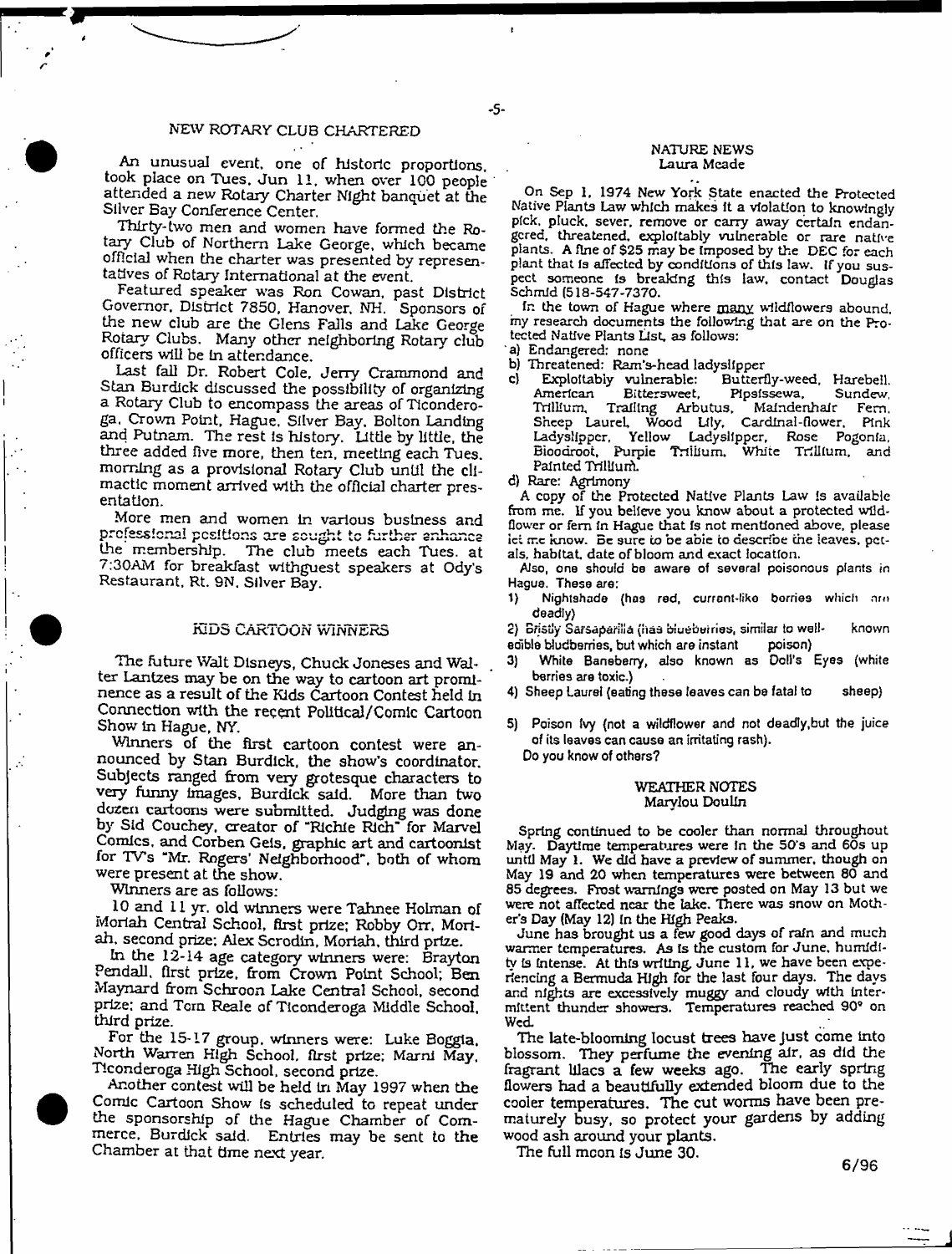## COMMUNITY CHILD CARE CENTER AT SILVER BAY ASSOCIATION

- New Program for Preschool Children Structured preschool classes. Mornings 8:45 am to 11:30am. \$5 per morning/ \$'20 per week. Bimonthly field trips.
- General Information Licensed by New York State, certified staff. Accepting ages 6 weeks to 5 yrs. Mon. through Fri. - 7AM-6PM full or half days Sep. through June. First two visits FREE, scholarships available.

Call Helen Barton at 543-8833 for age-appropriate placement or for a personal visit.

R egister by July 30th for the 1996-97 season!

#### LOCAL KIWANIS PROJECTS

Continuing its projects for the citizens of the Town of Hague, the Kiwanis Club Is furnishing the funds (i) for the purchase of three benches to be placed adjacent to the ice-skating rink-basketball court at the Hague Community Center (for use in putting on and taking off ice skates and other general use) and (ii) for the replacement of the deteriorated floor on the entertainment platform at the Hague Park so that it can be used for several scheduled events this summer and on future occasions.

the recent past, the Kiwanis Club furnished the ukiicriais ior and built the initial ice skating rink at the Hague Community Center. It also supplied the picnic tables to the west of the Community Center for the use of senior citizen groups and others and, by furnishing top soil and grass seed, was the catalyst for improving the west side of the Community Building property.

The Kiwanis Club meets for lunch each Thursday at 12:15 PM at Eddie's Restaurant. Persons Interested in joining the Kiwanis Club, a service club for this area, are welcome to telephone Dave or Liz Swanson (543-6696), Bruce Craig (543-6321), Bill Glenn (543-6197) or any other member and to Join us for lunch some Thursday noon.

The Club wishes to thank Hague businesses which bought Radio Day ads for Radio Station W1FS and made the Kiwanis Radio Day fund-raiser on May 23. 1996 a great success.

# GRACE MEMORIAL CHAPEL BEGINS SUMMER SERVICES

Historic Grace Memorial Chapel on Sabbath Day Point in Silver Bay begins its 112th year of summer worship services on Sun, Jun. 30. Worship Is at 10AM each Sunday through Sept. 1. The chapel is interdenominational and worship is led by a different minister each Sunday.

The Rev. Dr. William Lasher, pastor of the United Methodist Church in Saratoga Springs. NY will lead the opening worship on Jun 30. The ministers for July are: July 1, Rev. Robert A\_ White, pastor of First Reformed Church of Schenectady, NY: July 14. Rev. J. Russell Butcher, a retired minister of the Presbyterian Church, U.S.A. from Hagerstown. MD:

July are: July 1. Rev. Robert A. White, pastor of First Reformed Church of Schenectady. NY; July 14. Rev. J. Russell Butcher, a retired minister of the Presbyterian Church, U.S.A. from Hagerstown. MD July 21, Rev. Charles B. Holliday, a retired ministd of the Reformed Presbyterian Church from Silver Bay, NY; and July 2S. Rev, Gerard J. Van Keest. a retired minister of the Reformed Church in America, from Holland, MI.

The organist for the summer is Laura Meade of Hague. Special music is provided each Sunday by musicians from the Silver Bay area.

Grace Memorial Chape! was placed on the National Register of Historic Places In 19S4 because of its age, its beauty, the fact that it represents an early work of William B. Tuthill, the designer of Carnegie Hall, and is an early example of pre-cut framing.

The chapel is available for weddings, baptisms, and memorial services. For more information, please call William Floor at (5 IS) 543-6443.

You are invited to come, worship the Lord. A warm welcome awaits you. See you in church!

#### .WORSHIP SCHEDULE FOR THE BLESSED SACRAMENT CHURCH

Mass will be held at 9AM each Sunday in Hague. St. Teresa Church in Brant Lake will hold regular masses on Saturdays at 4PM from June 29 through Sep. 7.

On July 14 Father J. Barry Lonergan, a priest from our local area, and a retired Army Chaplain, will be celebrating mass at 11AM in Hague. There will be celebrating mass at 11AM in Hague. a regular mass at 9AM. Friends and family from th^^B community are especially invited to attend the 11AM mass to celebrate with Father Lonergan.

### HAGUE BAPTIST CHURCH TO START REPAIR AND RENOVATION OF THE ANNEX

As soon as fair weather reappears, the Hague Baptist Church will begin to replace the roof of the Annex. New lighting, ceiling and insulation will be done at that time. A building fund campaign will be launched to raise the necessary funds for this major renovation. Previous projects, to stabilize the bell tower and replace the organ, were successfully accomplished within the last fifteen years. The congregation trusts that its members and friends will rally to this present structural need.

The main stone structure was built in 1912, the annex was added about fifty years ago under the guidance of Louis Spelman, Sr. . .. The Trustees

# HAGUE SENIOR CITIZENS CLUB

The Jur.e meeting of the Hague Senior Citizens Club will be held on June 25 at 12:30PM, with members to bring a sandwich: if the weather is good, we wall ccmpanfor.abiv munch at the new picnic tables at the Community Center,. If rain threatens (or the insects are too friendly) we will move inside. Dessert and beverage will be furnished. At 1:30PM we will be addressed by Sandra C!ark\_ of the Glens Falls Hearing Center, who will speak on ing impairment. Everyone is invited to attend this preser tation by Mrs. Clark. . . ewa 6/96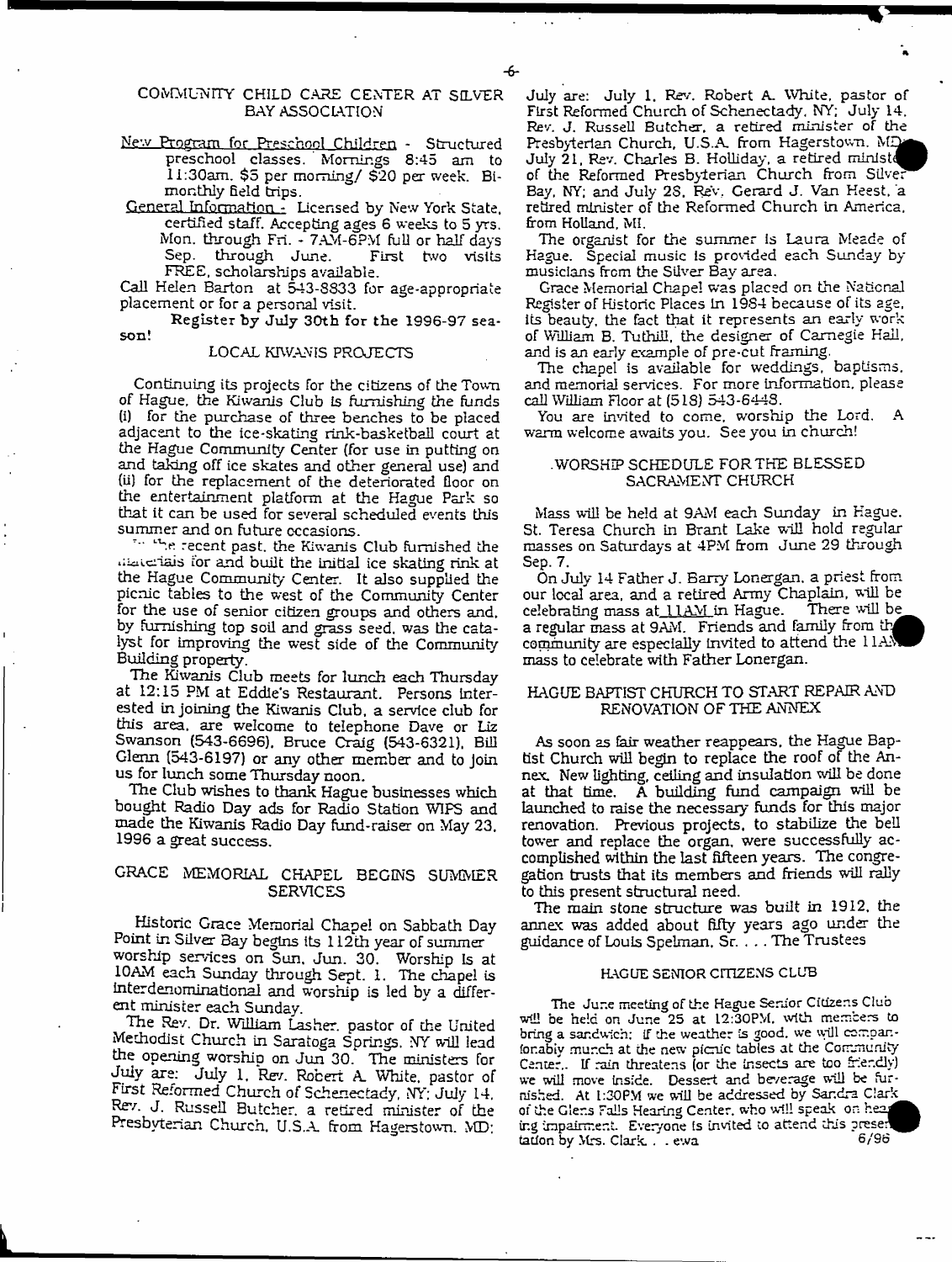

**BORN - A boy. Tucker Joseph, to Peter and Denise Ward, Hague, on Dec. 29 in Cape Coral, FL.**

**DIED \* Adra B. Seerup, 83, Valparaiso, IN, formerly of Silver Bay, on May 22,1996 in Valparaiso. She was the widow of Emil Seerup, founder and publisher of** *The Hague Chronicle***. She is survived by two sons, Darryl of Valparaiso and Galen of Putnam Station; one daughter, Mrs. Jim (Maren) Holm, Hawthorne, NY; 11 grandchildren; 11 greatgrandchildren.**

**DIED - William Chandler Smith, 60, Convent Station, NJ and Hague, NY on May 26,1996. He is survived by his wife, Barbara, daughter Lara Smith Lawrie , two grandsons and two brothers. Bill was a founder and life member of The Antique and Classic Boat Society and past secretary of the Classic Car Club of America.**

**A memorial service for Edith S. Kelley, a long time summer resident of Silver Bay, who died on Oct. 14,1995, will be held at 10AM on July 6,1996 at the Helen Hughes Memorial Chapel at the Silver Bay Association.**

**JULIE (HENRY) MCPARTLfN, Hague and Niskayuna, NY, was ordained as a deacon in the Episcopal Church by Bishop David Ball at The Cathedral of All Saints in Albany on May 25,1996. She wilt be ordained into the Priesthood later this year. She graduated earlier in May with a Masters of Divinity from The General Theological Seminary in New York City. Julie is the daughter of the late Mr & Mrs Robert E. Henry,'Hague.**

### **CONGRATULAT1QNSTO:**

**HAPPY McPARTLIN, daughter of Mr. & Mrs. Kenneth McPartlin, Hague and Niskayuna who graduated in May with a Bachelor in Fine Arts degree from Tisch School of the Arts, at New York University.**

**JESSICA FRASIER, daughter of Mr & Mrs Richard Frasier, Hague, on being chosen Ticonderoga High's Queen of the Prom on The Mohican on May 18.**

**ELIZABETH BRUNET, daughter of Michelle Perry, Hague, on being named to Elmira College dean's list for term II. She is a foreign languages major and a 1995 graduate** *of* **Ti High School.**

**JOYCE MONROE, Hague, on being installed as president of the Ladies Auxiliary of American Legion Post #224, Ticonderoga.**

**FRANCES M. FRASIER, daughter of the late Robert and Peg Frasier, on her engagement to Robert Dunsmore, son of Bertha Dunsmore, Hague and Jack Dunsmore, Lake George.**

**TIE AH M. GAUTREAU, daughter of Mr. & Mrs. Timothy**

**Gautreau and granddaughter of Mr. & Mrs. Bernard Denno, Hague, who graduated on May 12 from Utica College of £yracuse Univ. Magna Cum Laude with a Bachelor of Science Degree In Psychology/Child Life Specialty. Tieah is a** 1992 **graduate of Ticonderoga High School. During .her four-year college career Tieah tutored at the Utica Col**lege Writing Center for 3 yrs. Cand did work study programs at Saint Lukes Day Care Center, Utica Headstart, House of the Good Shepherd, Saint Lukes Hospital, Saint Eliza**beth's Hospital, United Cerebral Palsy Assoc, all in Utica.** She also spent some time at the Children's Pavilion in Sil**ver. Bay. She finished a a 4-mo. internship in Apr. at the Children's Hospital at Yale, New Haven, CT. She has wdrked for the past several years as a life guard at the Hague Beach. She is listed in American Colleges and Universities, "Who's Who Among American Students." Tieah is a member of the Child Life Council and the Association for the Care of Childrens' Health.**

**SARAH JENSEN, Saratoga Springs on graduating from Bob Jones Univ., in S.C., Summa Cum Laude. She is the daughter of Mr. & Mrs. Robert Jensen and granddaughter** *of* **Mr.** *& Mrs.* **Clifton West, Hague. One thousand students** were in the graduating class. Sarah was home taught **through most of her elementary and all of her high school years.**

**JESSICA FRASIER on the following awards presented during a National Honor Society Induction and Awards Night on May** 21,1996: **The Bausch & Lomb Award for excellence in science; Clarkson University Leadership Award; U..S. Air Force Excellence in Science & Math certificate; Excellence in Chemistry award and Excellence in U.S. History award.**

**LAUREN MACK, daughter of Dr. & Mrs. James Mack and LINDSAY FRASIER, daughter of Mr & Mrs. Richard Frasi**er, sophomores at Ti Hi, for being inducted into the Nation**al Honor Society on May** 21.

**MARNI MAY for academic achievement as a U.S. National Honor Roll Award winner by The United States Achievement Academy. Marni is the daughter of Robin & Bill Montgomery and Timothy May, and granddaughter of Carolyn Warren and George & Ida May, Hague, and Efien Montgomery, Altona, NY.**

**ALLISON and MONICA JOHNSON, daughters of Mr & Mrs Mark Johnson, Silver Bay, for being two of the top ten stu- \* dents in the graduating class at Ticonderoga H.S.**

**TICONDEROGA HIGH SCHOOL HONOR ROLL**

**The following students from Hague have been listed on the Honor Roll for the 5th marking period:**

**First Honors: JENNIFER BELDEN, MICHELLE DeFRAN-CO, DAVID FITZGERALD, LINDSAY FRASIER, JESSICA FRASIER, ALLISON JOHNSON, MONICA JOHNSON, CRISTINA LAWRENCE**

**Second Honors: MELISSA BRUNET, PATRICIA COR-LISS, THORAN GAUTREAU - - - CONGRATULATIONS!**